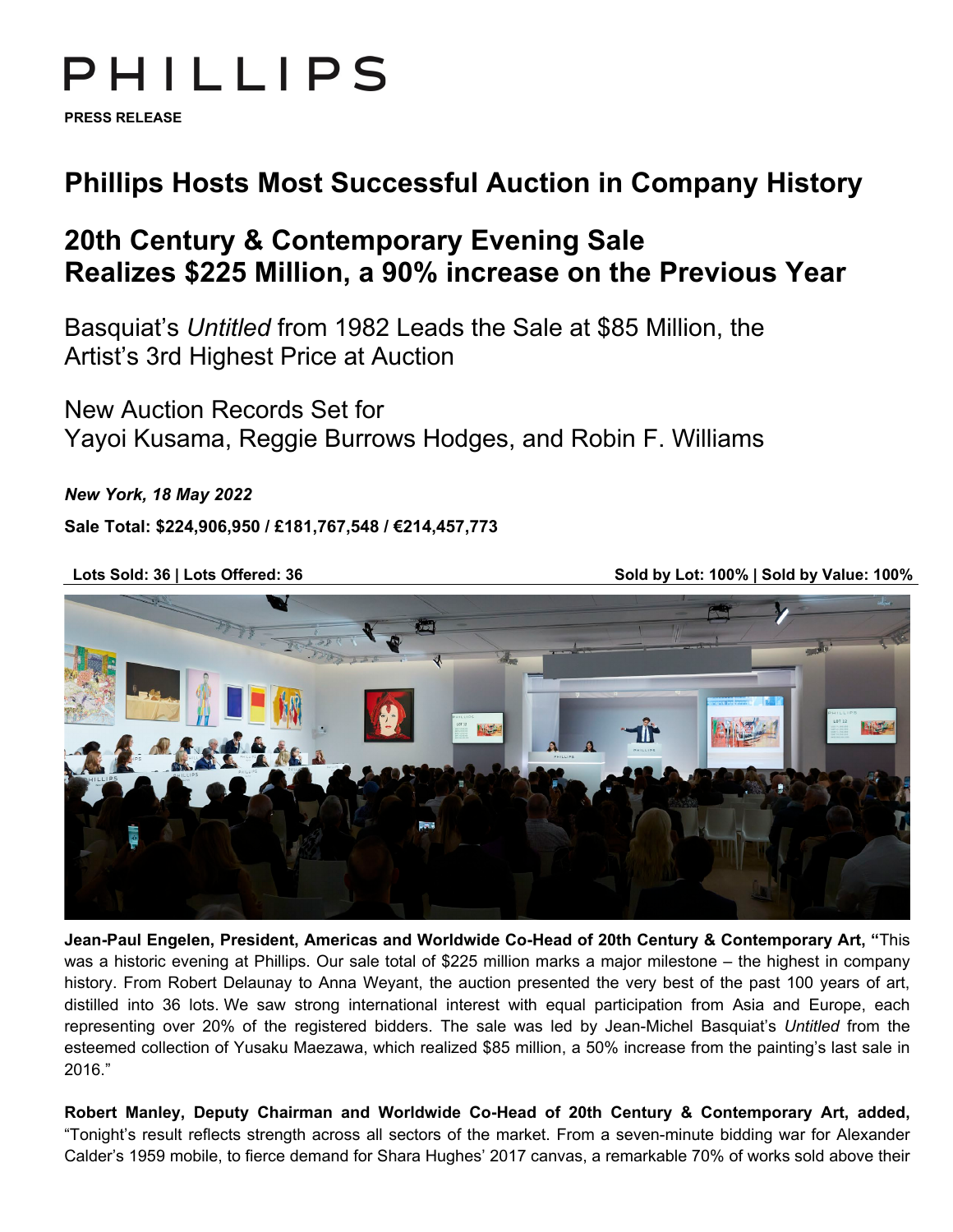high estimates. A particular high point of the evening was the battle for the 1961 Yves Klein, which realized nearly \$20 million, doubling its last sale in 2010. Reflecting a conscious choice, 14 of the 31 artists in tonight's sale were women, which included new world auction records for Yayoi Kusama and Robin F. Williams, and outstanding results for works by Anna Weyant and María Berrío."

# **Top Ten Lots** Lot Description Estimate Price Achieved 12 Jean-Michel Basquiat, Untitled, 1982 **Estimate on request** \$85,000,000 15 Yves Klein, *Relief Éponge bleu sans titre (RE 49),* 1961 \$14,000,000 - 18,000,000 \$19,999,500 10 Alexander Calder, *39=50,* 1959 \$10,500,000 - 14,500,000 \$15,648,500 11 Yayoi Kusama, *Untitled (Nets),* 1959 \$5,000,000 - 7,000,000 \$10,496,000 14 Pablo Picasso, *Figures et plante,* 1932 \$4,000,000 - 6,000,000 \$10,267,000 19 Roy Lichtenstein, *Nude,* 1997 \$8,000,000 - 12,000,000 \$10,267,000 <sup>26</sup> Andy Warhol, *The Star (Greta Garbo as Mata Hari),*  <sup>1981</sup> \$7,000,000 - 10,000,000 \$9,580,000 22 Andy Warhol, *Flowers,* 1964 \$8,000,000 - 12,000,000 \$9,351,000 6 Mark Rothko, *Untitled,* 1959 \$6,000,000 - 8,000,000 \$8,435,000 29 Cy Twombly, *Untitled,* 2006 \$7,000,000 - 10,000,000 \$8,206,000

### **New Auction Records**

| Lot | Description                                                  | <b>Estimate</b>          | <b>Price Achieved</b> |
|-----|--------------------------------------------------------------|--------------------------|-----------------------|
| 2   | Robin F. Williams, Nude Waiting It Out, 2017                 | \$150,000 - 200,000      | \$327,600             |
|     | *previous record price: \$88,200 set in 2020                 |                          |                       |
| 11  | Yayoi Kusama, Untitled (Nets), 1959                          | $$5,000,000 - 7,000,000$ | \$10,496,000          |
|     | *previous record price: \$8,026,799 set in 2021              |                          |                       |
| 23  | Reggie Burrows Hodges, Intersection of Color: Suite,<br>2019 | \$200,000 - 300,000      | \$730,800             |
|     | *previous record price: \$705,600 set in 2022                |                          |                       |

#### ABOUT PHILLIPS

Phillips is a leading global platform for buying and selling 20th and 21st century art and design. With dedicated expertise in the areas of 20th Century and Contemporary Art, Design, Photographs, Editions, Watches, and Jewelry, Phillips offers professional services and advice on all aspects of collecting. Auctions and exhibitions are held at salerooms in New York, London, Geneva, and Hong Kong, while clients are further served through representative offices based throughout Europe, the United States and Asia. Phillips also offers an online auction platform accessible anywhere in the world. In addition to providing selling and buying opportunities through auction, Phillips brokers private sales and offers assistance with appraisals, valuations, and other financial services.

Visit [www.phillips.com](http://www.phillips.com/) for further information.

*\*Estimates do not include buyer's premium; prices achieved include the hammer price plus buyer's premium.*